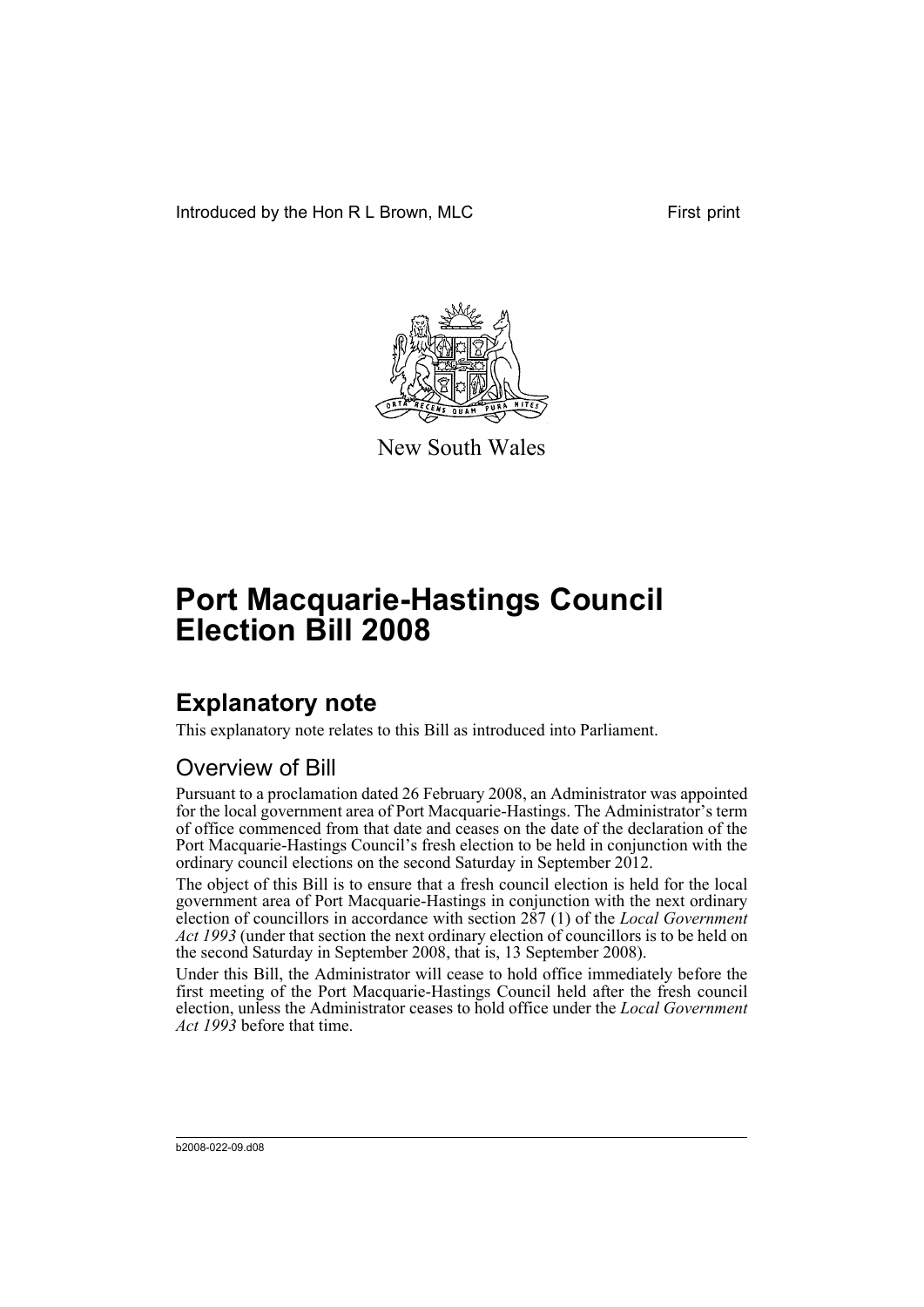Port Macquarie-Hastings Council Election Bill 2008

Explanatory note

#### Outline of provisions

**Clause 1** sets out the name (also called the short title) of the proposed Act.

**Clause 2** provides for the commencement of the proposed Act on the date of assent to the proposed Act.

**Clause 3** defines certain words and expressions used in the proposed Act.

**Clause 4** makes provision for a fresh council election to be held for the local government area of Port Macquarie-Hastings in conjunction with the next ordinary election of councillors in accordance with section 287 (1) of the *Local Government Act 1993*.

**Clause 5** provides that the Administrator of Port Macquarie-Hastings Council will cease to hold office immediately before the first meeting of the Council held after the fresh council election referred to in clause 4, unless the Administrator ceases to hold office under the *Local Government Act 1993* before that time.

**Clause 6** enables the Governor to make regulations for the purposes of the proposed Act, including regulations containing provisions of a savings or transitional nature consequent on the enactment of the proposed Act.

**Clause 7** provides for the repeal of the proposed Act on the day following the day on which the Administrator of Port Macquarie-Hastings Council ceases to hold office.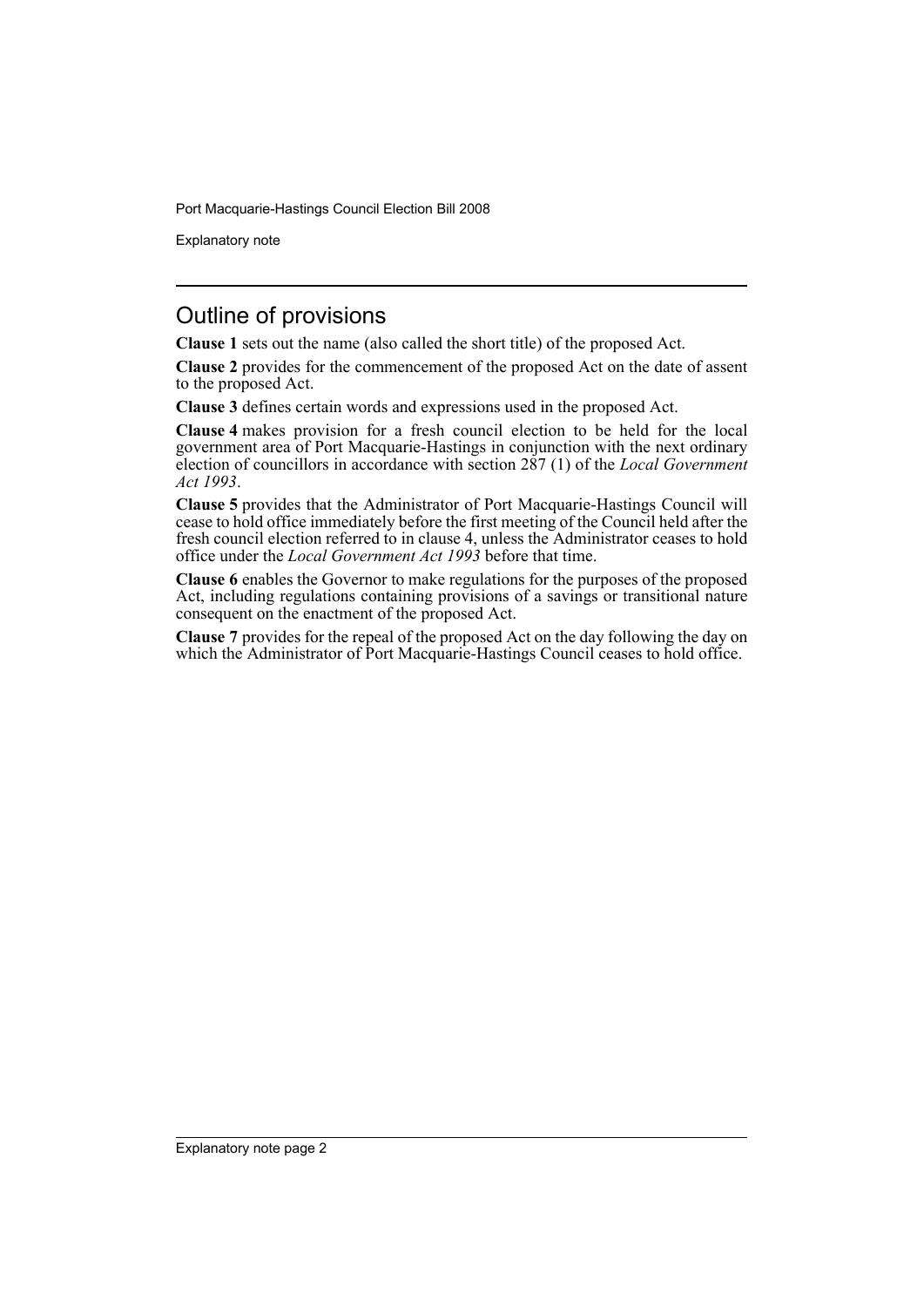Introduced by the Hon R L Brown, MLC First print



New South Wales

# **Port Macquarie-Hastings Council Election Bill 2008**

## **Contents**

|          |                         | Page |
|----------|-------------------------|------|
| 1        | Name of Act             |      |
| $\sim$ 2 | Commencement            |      |
| 3        | Definitions             |      |
| 4        | Election of councillors |      |
| 5        | Term of Administrator   |      |
| 6        | Regulations             |      |
|          | Repeal of Act           |      |
|          |                         |      |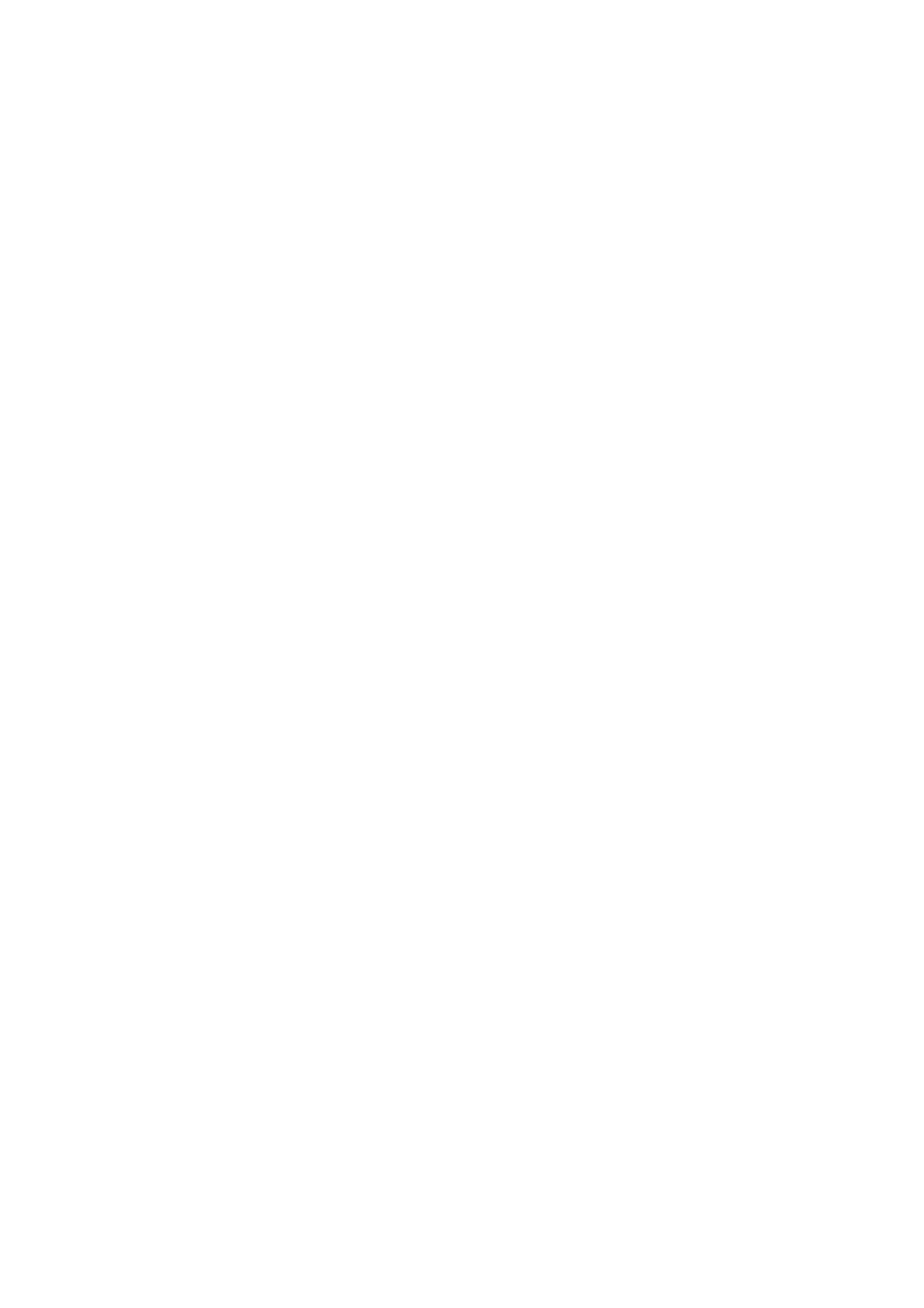

New South Wales

## **Port Macquarie-Hastings Council Election Bill 2008**

No , 2008

#### **A Bill for**

An Act to ensure a fresh council election is held for the local government area of Port Macquarie-Hastings in conjunction with the next ordinary council elections.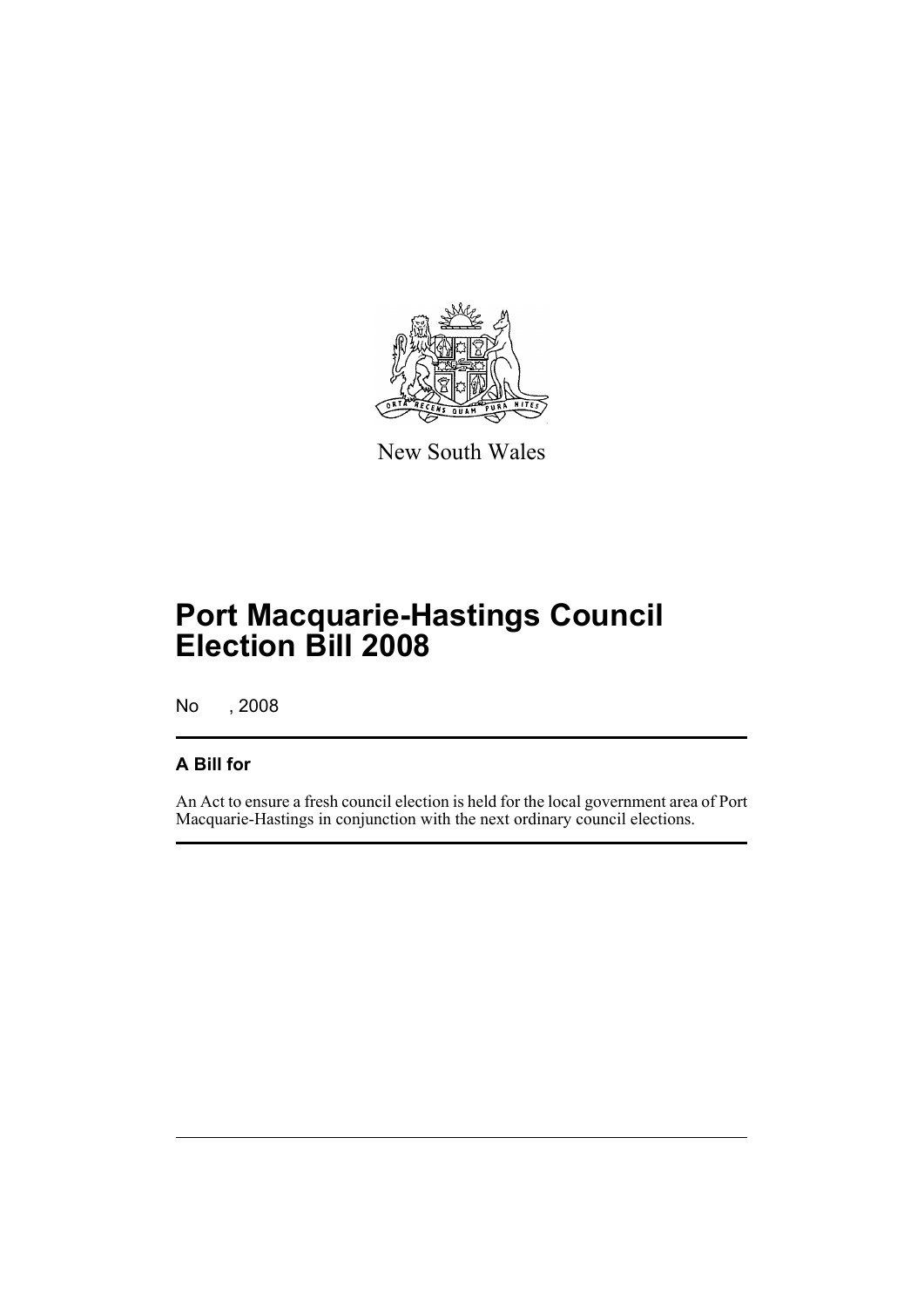<span id="page-5-5"></span><span id="page-5-4"></span><span id="page-5-3"></span><span id="page-5-2"></span><span id="page-5-1"></span><span id="page-5-0"></span>

|              | The Legislature of New South Wales enacts:                                                                                                             | $\mathbf{1}$   |
|--------------|--------------------------------------------------------------------------------------------------------------------------------------------------------|----------------|
| 1            | Name of Act                                                                                                                                            | 2              |
|              | This Act is the <i>Port Macquarie-Hastings Council Election Act 2008</i> .                                                                             | 3              |
| $\mathbf{2}$ | Commencement                                                                                                                                           | 4              |
|              | This Act commences on the date of assent to this Act.                                                                                                  | 5              |
| 3            | <b>Definitions</b>                                                                                                                                     | 6              |
|              | In this Act:                                                                                                                                           | $\overline{7}$ |
|              | <i>Administrator</i> means the Administrator referred to in the proclamation.                                                                          | 8              |
|              | <b>Council</b> means the Port Macquarie-Hastings Council.                                                                                              | 9              |
|              | <i>election</i> has the same meaning as in the <i>Local Government Act 1993</i> .                                                                      | 10             |
|              | <i>proclamation</i> means the proclamation made under sections 255 and 256                                                                             | 11             |
|              | of the Local Government Act 1993 (dated 26 February 2008 and                                                                                           | 12             |
|              | published in Government Gazette No 25 of 27 February 2008 at page<br>1251) declaring, among other things, all civic offices in relation to the         | 13<br>14       |
|              | Port Macquarie-Hastings Council to be vacant and appointing                                                                                            | 15             |
|              | Mr Richard Persson as Administrator of the Council from 26 February                                                                                    | 16             |
|              | 2008 until the date of the declaration of the council's fresh election to                                                                              | 17             |
|              | be held in conjunction with the ordinary council elections in September<br>2012.                                                                       | 18<br>19       |
| 4            | <b>Election of councillors</b>                                                                                                                         | 20             |
|              | Despite the proclamation, a fresh council election is to be held for the                                                                               | 21             |
|              | local government area of Port Macquarie-Hastings in conjunction with                                                                                   | 22             |
|              | the next ordinary election of councillors in accordance with section 287                                                                               | 23             |
|              | (1) of the <i>Local Government Act 1993</i> .                                                                                                          | 24             |
| 5            | <b>Term of Administrator</b>                                                                                                                           | 25             |
|              | Despite the proclamation, the Administrator ceases to hold office                                                                                      | 26             |
|              | immediately before the first meeting of the Council held after the fresh<br>council election referred to in section 4, unless the Administrator ceases | 27             |
|              | to hold office under the <i>Local Government Act 1993</i> before that time.                                                                            | 28<br>29       |
| 6            | <b>Regulations</b>                                                                                                                                     | 30             |
|              | The Governor may make regulations, not inconsistent with this Act, for<br>(1)                                                                          | 31             |
|              | or with respect to any matter that by this Act is required or permitted to                                                                             | 32             |
|              | be prescribed or that is necessary or convenient to be prescribed for                                                                                  | 33             |
|              | carrying out or giving effect to this Act.                                                                                                             | 34             |
|              | The regulations may contain provisions of a savings or transitional<br>(2)                                                                             | 35             |
|              | nature consequent on the enactment of this Act.                                                                                                        | 36             |
|              |                                                                                                                                                        |                |